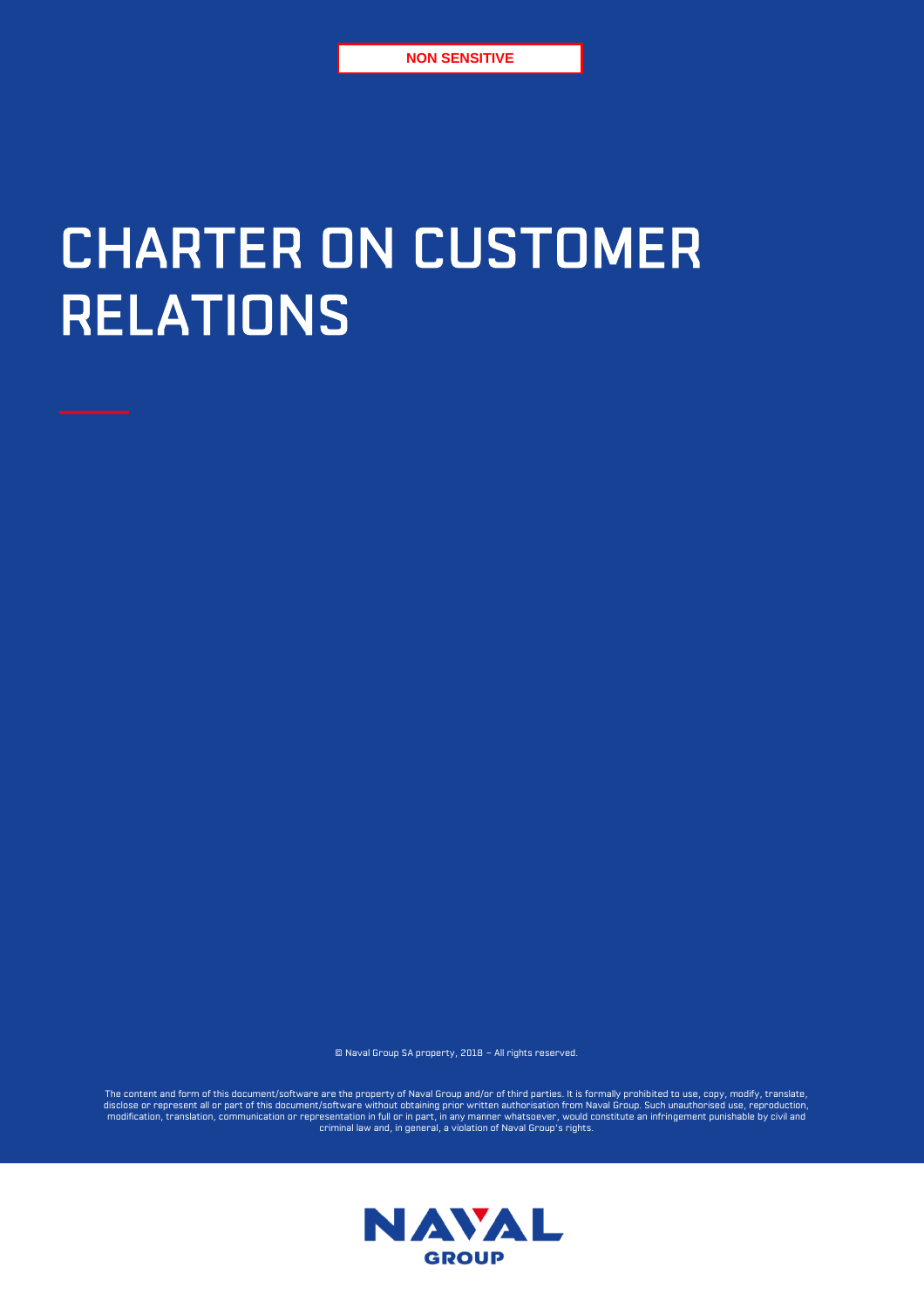

The rules defined in this Charter apply to all Naval Group staff, who, during the course of the "Obtaining contracts" process are in contact with customers.

This charter is in accordance with Naval Group's CSR policy and ethical rules.

## In general, it is incumbent upon each employee when acting on behalf of Naval Group to:

- comply with the set of rules stated in the Naval Group's code of ethics and the Compliance code of conduct;
- behave in a way that respects the Group's core values;
- be mindful of applicable rules of law;
- ensure that behaviour exhibited and decisions made are not subject to personal conflicts of interest;
- Follow group instructions, policies and procedures, and especially those developed by the Group Ethics, Compliance and Governance Department (DECG);
- not disclose confidential Naval Group information;
- contribute through behaviour and decisions to maintaining the Group's good reputation.

#### More specifically, each employee must comply with the following rules:

- any gifts received or offered are always to be of little monetary value. Invitations must be limited to working lunches and then reciprocated in kind, while remaining reasonable;
- personal advantages and gifts of a significant value are to be declined for both the employee and their friends and family. Offers of travel, accommodation, shows, etc. cannot be accepted unless they have been expressly authorised by the Ethics, Governance and Compliance Department (DECG);
- gifts and business meals shall be given without seeking compensation in return and in complete transparency, with no attempt to conceal the giver or the recipient from the working environment.

© Property of Naval Group SA 2018 – All rights reserved